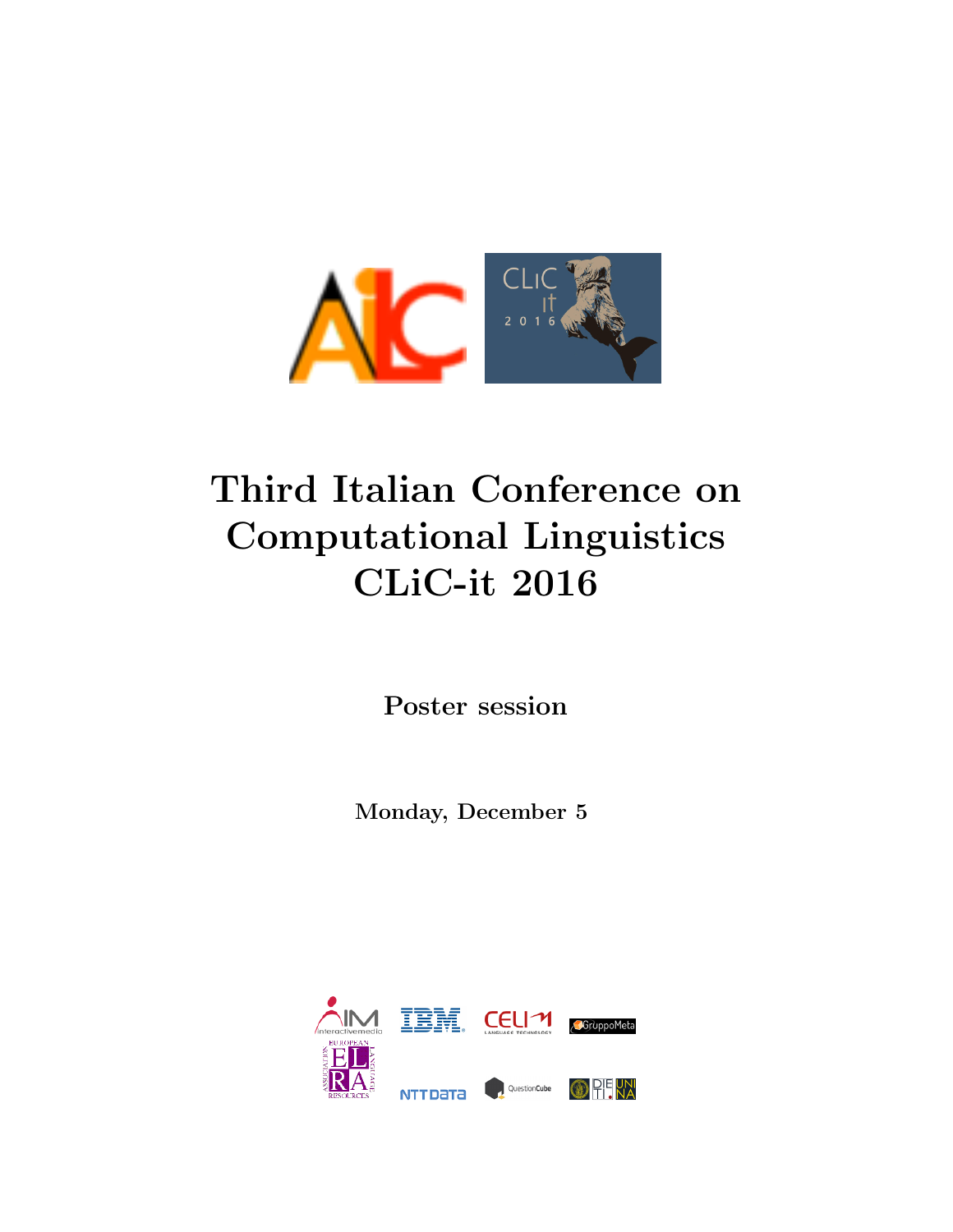

## Linguistic Issues in CL and NLP

Poster n. 1: Erica Tusa, Felice Dell'Orletta, Simonetta Montemagni, Giulia Venturi Dieci sfumature di marcatezza sintattica: verso una nozione computazionale di complessità

> In this work, we will investigate whether and to what extent algorithms typically used to assess the reliability of the output of syntactic parsers can be used to study the correlation between processing complexity and the linguistic notion of markedness. Although still preliminary, achieved results show the key role of features such as dependency direction and length in defining the markedness degrees of a given syntactic construction.

#### Machine Translation and Multilingual Applications

Poster n. 2: Johanna Monti, Federico Sangati, Francesca Chiusaroli, Martin Benjamin, Sina Mansour Emojitalianobot and EmojiWorldBot - New online tools and digital environments for translation into emoji

> Emojitalianobot and EmojiWorldBot are two new online tools and digital environments for translation into emoji on Telegram, the popular instant messaging platform. Emojitalianobot is the first open and free Emoji-Italian and Emoji-English translation bot based on Unicode descriptions. The bot was designed to support the translation of Pinocchio into emoji carried out by the followers of the "Scritture brevi" blog on Twitter and contains a glossary with all the uses of emojis in the translation of the famous Italian novel. EmojiWorldBot, an off-spring project of Emojitalianobot, is a multilingual dictionary that uses Emoji as a pivot language from dozens of different languages. Currently the emoji-word and wordemoji functions are available for 72 languages imported from the Unicode tables and provide users with an easy search capability to map words in each of these languages to emojis, and vice versa. This paper presents the projects, the background and the main characteristics of these applications.

### Information Retrieval and Question Answering

Poster n. 3: Gianni Barlacchi, Azad Abad, Emanuele Rossinelli, Alessandro Moschitti Appetitoso: A Search Engine for Restaurant Retrieval based on Dishes

> Recent years have seen an impressive development and diffusion of web applications to food domains, e.g., Yelp, TripAdvisors. These mainly exploit text for searching and retrieving food facilities, e.g.,  $restaurants$ ,  $caff\acute{e}$ , pizzerias. The main features of such applications are: the location and quality of the facilities, where quality is extrapolated by the users' reviews. More recent options also enable search based on restaurant categorization, e.g., Japanese, Italian, Mexican. In this work, we introduce Appetitoso, an innovative approach for finding restaurants based on the dishes a user

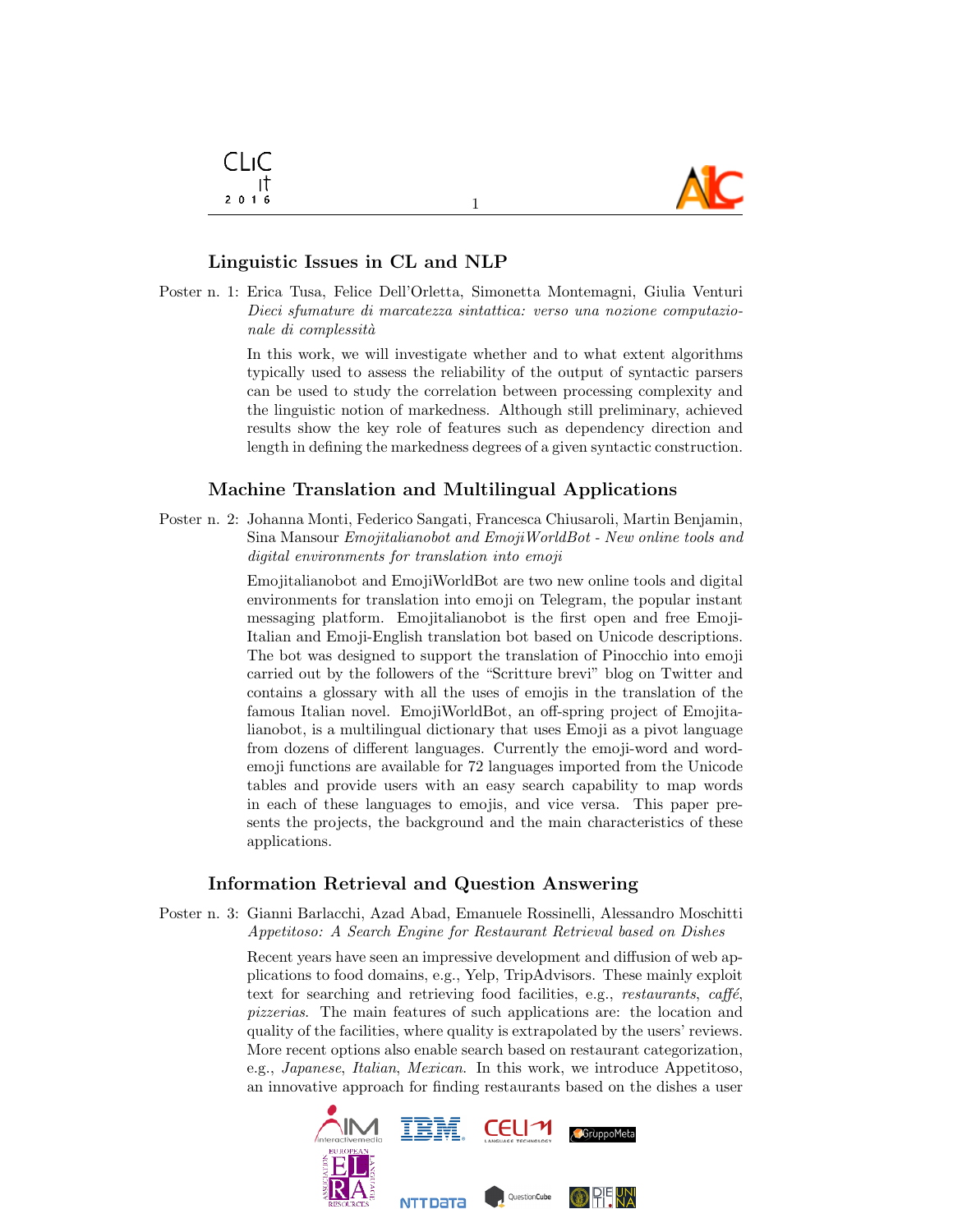

would like to taste rather than using the name of food facilities or their general categories.

Poster n. 4: Giorgio Maria Di Nunzio, Maria Maistro, Daniel Zilio Gamification for IR: The Query Aspects Game

> The creation of a labelled dataset for IR purposes is a costly process. For this reason, a mix of crowdsourcing and active learning approaches have been proposed in the literature in order to assess the relevance of documents of a collection given a particular query at an affordable cost. In this paper, we present the design of the gamification of this interactive process that draws inspiration from recent works in the area of gamification for IR. In particular, we focus on three main points: i) we want to create a set of relevance judgements with the least effort by human assessors, ii) we use interactive search interfaces that use game mechanics, iii) we use NLP to collect different aspects of a query.

#### Linguistic Resources

CLIC ा  $2016$ 

Poster n. 5: Linda Alfieri, Fabio Tamburini (Almost) Automatic Conversion of the Venice Italian Treebank into the Merged Italian Dependency Treebank Format

> This paper describes the automatic procedure we developed to convert an Italian dependency treebank into a different format. We defined about 4,250 formal rules for rewriting dependencies and token tags as well as an algorithm for treebank rewriting able to avoid rule interference. At the end of this process a large portion of the whole treebank was automatically converted, with very few errors, leaving only a small amount of work to be done manually.

Poster n. 6: Alice Bracchi, Tommaso Caselli, Irina Prodanof Enrichring the Ita-TimeBank with Narrative Containers

> This paper reports on an annotation experiment to enrich an existing temporally annotated corpus of Italian news articles with Narrative Containers, annotation devices representing temporal windows in text and marking up very informative temporal relations between temporal entities. The annotation has shown that the distribution of Narrative Containers is sensitive to the text genre and may be used to facilitate the creation of informative timelines.

Poster n. 7: Valeria Caruso, Anna De Meo, Vincenzo Norman Vitale Increasing information accessibility on the Web: a rating system for specialized dictionaries

> The paper illustrates the features of the WLR (Web Linguistic Resources) portal, which collects specialized online dictionaries and asses their suitability for different functions using a specifically designed rating system. The contribution aims to demonstrate how the existing tool has improved



2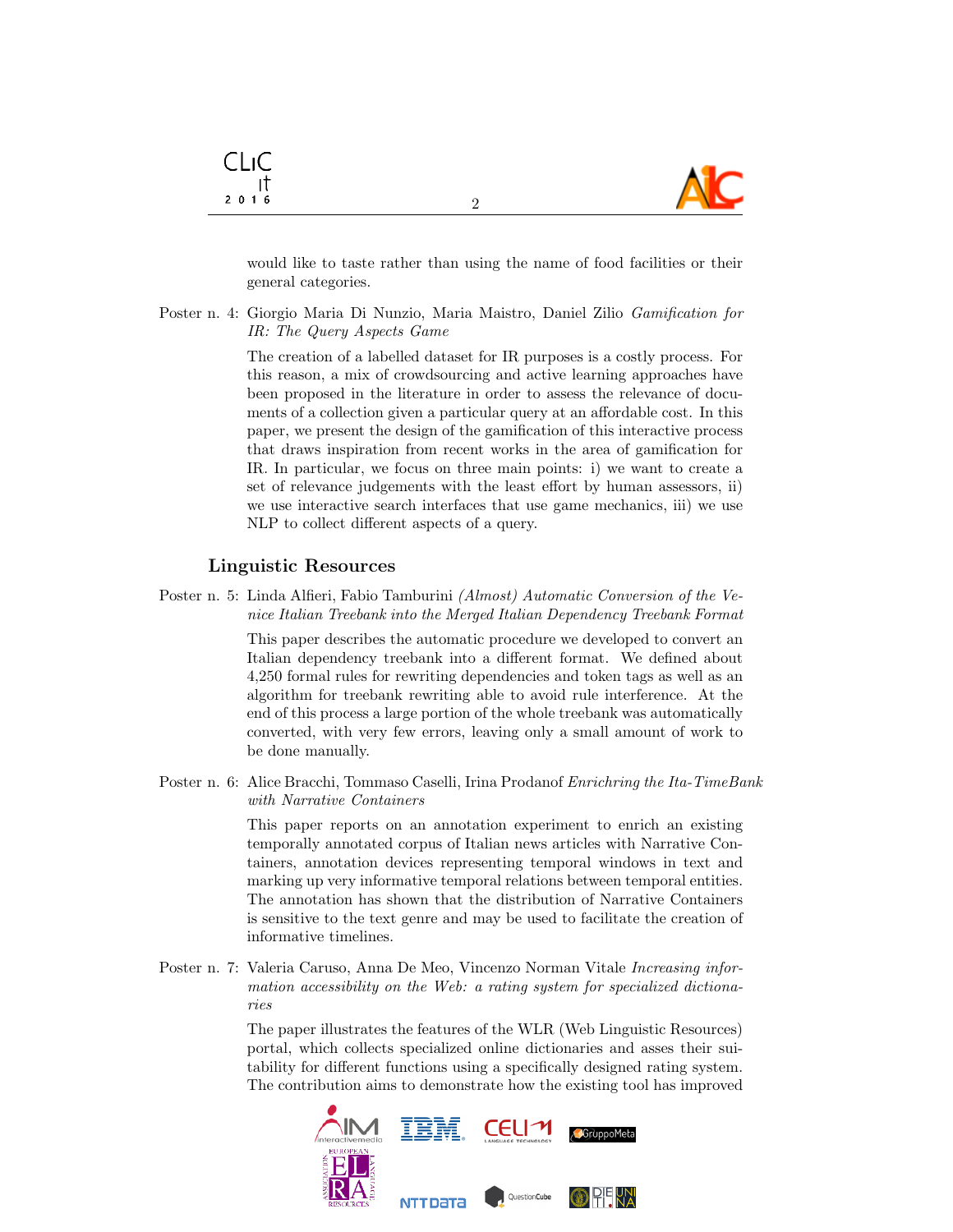

the usefulness of lexicographical portals and how its effectiveness can be further increased by transforming the portal into a collaborative resource.

3

Poster n. 8: Elisa Corino, Claudio Russo Parsing di corpora di apprendenti di italiano: un primo studio su VALICO

> Modern learner corpora are now routinely PoS tagged, whereas syntactic parsing is much less frequent. This paper proposes a first attempt of parsing applied to a subcorpus of VALICO, in an effort to identify key elements to be further used to parse corpora of Italian as a foreign language in a proper way.

Poster n. 9: Anna Fantini Spammare senza pietà - Corpus based analysis of English, unacclimatised verb loans in Italian and creation of a reference lexicon

> We describe the lexical resource created to investigate the semantic changes of 90 English, un-acclimatised verb loans in Italian. Final results and interesting observations concerning the annotation task are discussed.

Poster n. 10: Antonio Lieto, Enrico Mensa, Daniele P. Radicioni Taming Sense Sparsity: a Common-Sense Approach

> We present a novel algorithm and a linguistic resource named CLOSEST after 'Common SEnse STrainer'. The resource contains a list of the main senses associated to a given term, and it was obtained by applying a simple set of pruning heuristics to the senses provided in the NASARI vectors for the set of  $15K$  most frequent English terms. The preliminary experimentation provided encouraging results.

Poster n. 11: Alessandro Mazzei Building a computational lexicon by using SQL

This paper presents some issues about a computational lexicon employed in a generation system for Italian. The paper has three goals: (i) to describe the SQL resources produced during the construction of the lexicon; (ii) to describe the algorithm for building the lexicon; (iii) to present an ongoing work for enhancing the lexicon by using the syntactic information extracted from a treebank.

Poster n. 12: Lucia C. Passaro, Alessandro Bondielli, Alessandro Lenci FB-NEWS15: A Topic-Annotated Facebook Corpus for Emotion Detection and Sentiment Analysis

> In this paper we present the FB-NEWS15 corpus, a new Italian resource for sentiment analysis and emotion detection. The corpus has been built by crawling the Facebook pages of the most important newspapers in Italy and it has been organized into topics using LDA. In this work we provide a preliminary analysis of the corpus, including the most debated news in 2015.

Poster n. 13: Irene Russo, Simone Pisano, Claudia Soria Sardinian on Facebook: Analysing Diatopic Varieties through Translated Lexical Lists



CLIC -ıt  $2016$